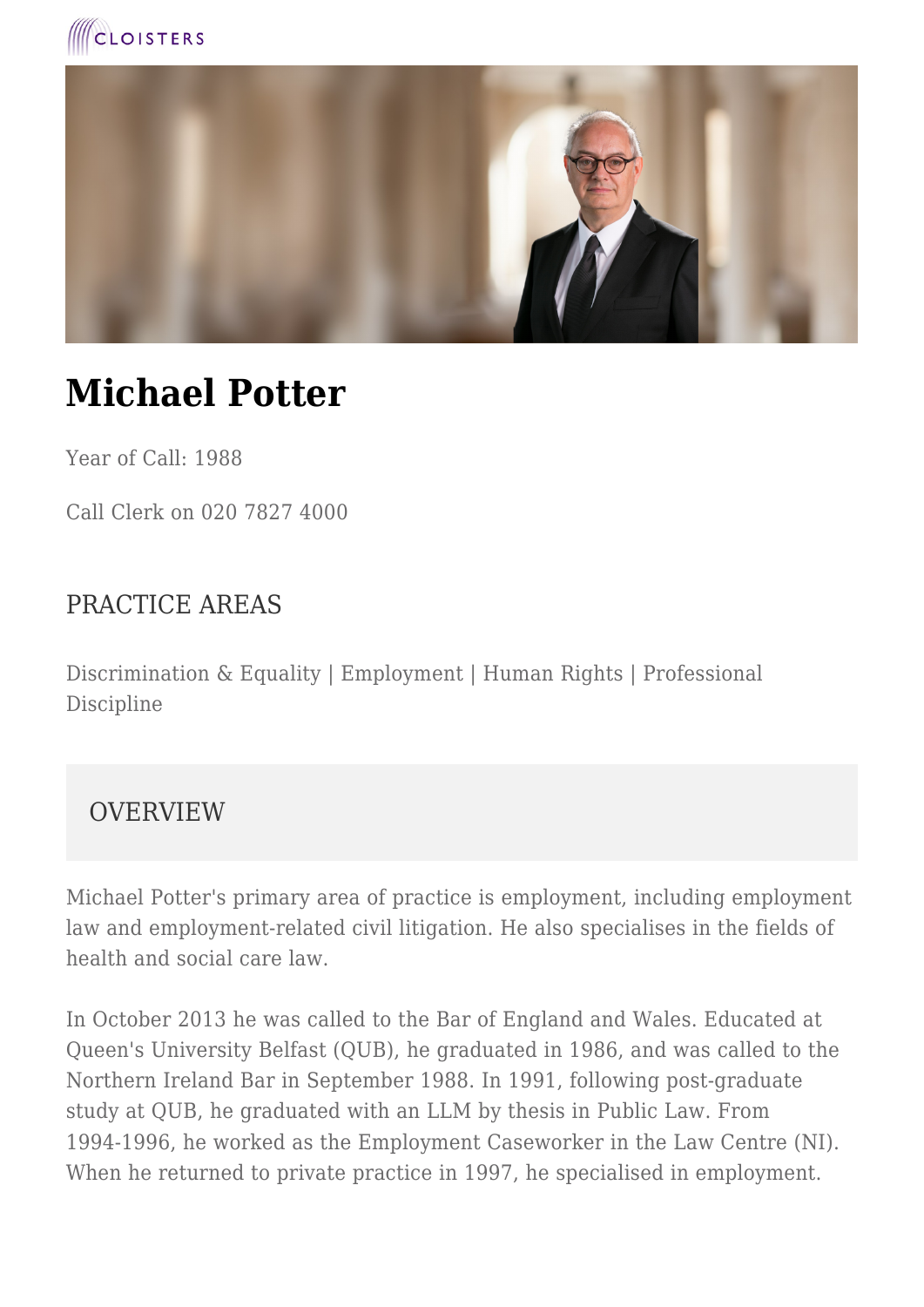## **CLOISTERS**

Michael has represented both employers and employees in many leading and complex employment and discrimination cases. In 2005 he was appointed to the Government Legal Service Civil Panel, and has since advised and litigated for public authorities on matters relating to employment and other areas. He also has been instructed in employment and discrimination cases by trade unions and their members, as well as the Equality Commission for Northern Ireland.

His practice has included employer liability litigation, including harassment, stress at work and accidents at work. In the Chancery Division he has acted in cases relating to employment contract and industrial relation disputes.

In addition, Michael has played an influential role in the development of mental health and social care jurisprudence in Northern Ireland; having been involved in most of the jurisdiction's leading public law mental health litigation in the last fifteen years.

His current practice includes cases in the areas outlined above.

### APPOINTMENTS AND MEMBERSHIPS

Secretary – the Employment Lawyers' Group, Northern Ireland.

Director – Bryson Care – leading Northern Ireland Charity providing social care in the community.

### PUBLICATIONS AND TRAINING

Recent developments in Community Care Law in Northern Ireland (delivered to the Community Care Practitioners Group, Law Centre NI), November 2013.

Connecting Mental Health and Human Rights (co-authored with G Davidson and M McCallion; published by the Northern Ireland Human Rights Commission), 2005.

Chapter on 'mental health' in Law for Northern Ireland Social Workers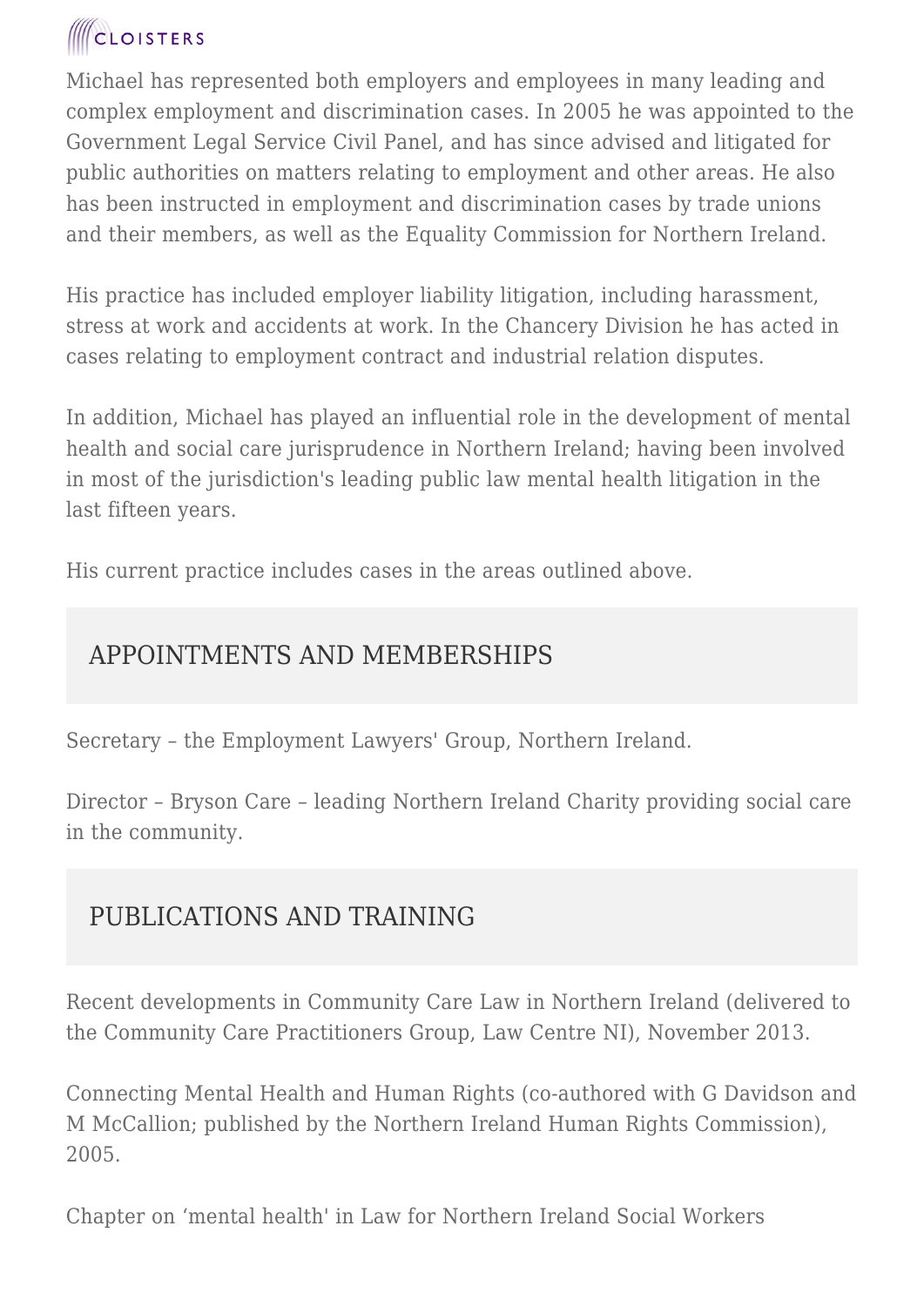

(published by Butterworths), 2004.

Chapter on 'mental health' in Northern IrelandCivil Liberties Handbook (published by Committee on the Administration of Justice), 2003 (new edition due 2014).

A commentary on the Government's Green Paper, entitled "Who decides? Making decisions on behalf of mentally incapacitated adults", pursuant to international human rights law." (published by the Standing Advisory Commission on Human Rights), 1998.

Guide to Employment Rights in Northern Ireland (co-authored with J O'Neill; published by Law Centre (NI)), 1994 & 1995.

#### QUALIFICATIONS

LL.B Hons, QUB, 1986

Institute of Professional Legal Studies,QUB, 1988

LL.M [by thesis in Public Law], QUB, 1991.

#### HIGHLIGHT CASES

#### Employment and discrimination

Simpson v Castlereagh Borough Council [25 March 2014] -represented the Claimant in constructive dismissal and victimisation claims, wherein the Tribunal found that the Claimant was constructively dismissed, but dismissed the victimisation claim, notwithstanding a factual finding that her grievance had been delayed to protect senior officers from findings of sex discrimination. The Court of Appeal remitted the matter to the Tribunal for a fresh decision, but the Tribunal again dismissed the victimisation claim for essentially the same reasons. In a second appeal the Court of Appeal considered the correct legal test for determining causation and reached a finding of victimisation.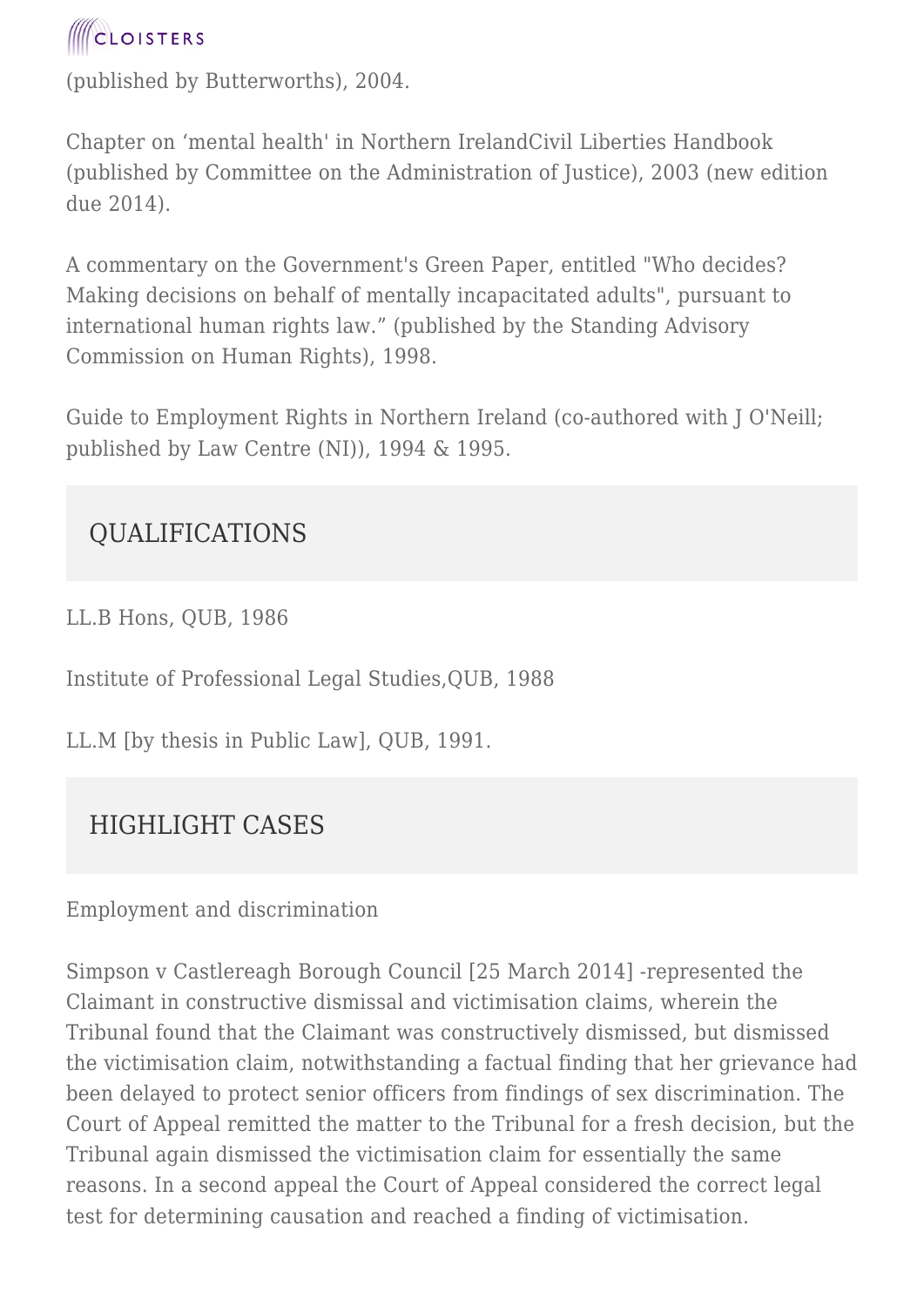### **ICLOISTERS**

Dr Malgozata Stadnik-Borowiec v Southern Health and Social Care Trust and others [24 February 2014] - Acting for the Respondent in an appeal challenging Deposit Orders; therein the Northern Ireland Court of Appeal provided guidance in its decision regarding both the making of such Orders and the application of the burden of proof regulations in deposit and strike out hearings.

Martin v Department of Social Development (DSD) and others [2014] Northern Ireland Fair Employment Tribunal [NIFET] – successfully defended the Respondent-Department in the first 'Orangeman' discrimination case in Northern Ireland.

Beattie v Healthcare at Home & Cheryl Vidal [2013] Northern Ireland Industrial Tribunal [NIIT] – represented the Claimant in a test case on territorial jurisdiction where the Tribunal held it could hear claims of discrimination that allegedly occurred in England.

McCracken v Northern Health and Social Care Trust [2013] Equality Law Reports 553 – represented the Respondent-employer in a complex reasonable adjustment case, balancing the rights of a nursing auxiliary with a disability against the safety of mental health patients.

Rice v McEvoy [2011] NICA 9 [2011] EqLR 771 – represented a solicitor in a discrimination claim against the principal in the Respondent-firm; the decision is authoritative on the 'burden of proof' and is cited in Harvey on Industrial Relations and Employment Law, at Part L, Paragraph 809.03.

Halliday v Royal Mail Group Ltd and others [2011] NIFET 30 March 2011 represented the Claimant, who succeeded in establishing sectarian harassment on the grounds of religious belief.

Bombardier Aerospace v McConnell [2008] IRLR 51 – established that interim relief can be available in redundancy dismissals (see also the related case McConnell v Bombardier Aerospace [2009] IRLR 201\*) - cited in Halsburys Laws of England, Volume 39, Paragraph 1007; and, Harvey on Industrial Relations and Employment Law, Division Q, Paragraph 161, Application for interim relief.

Sterritt and others v Stewarts Supermarkets and others [2007] NIIT & [2008]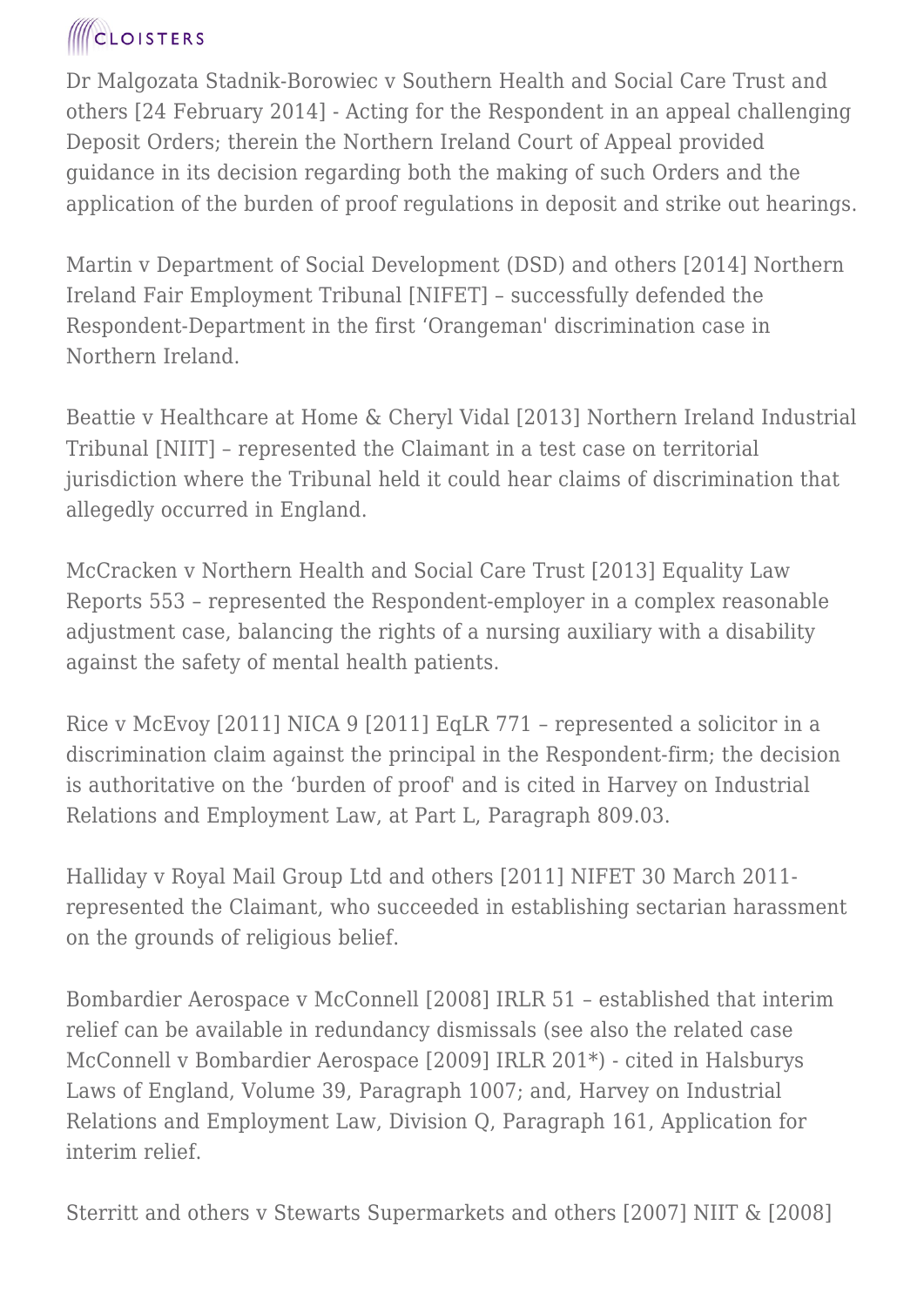

NIIT 4208/94 – successfully represented a group of female employees in a TUPE equal pay pension case.

Faulkner & Ors v BT (Northern Ireland) & Ors [2008] NICA 39\* - represented the Claimant in a test case concerning the use of comparators in discrimination claims who are employed outside the jurisdiction in the same or different organisations.

O'Hare v Queens University Belfast NIIT 31/08/2007 – successfully represented a research academic in a sex and religious discrimination claim involving the medical faculty at QUB.

JR5 v Department of Agriculture and Rural Development [2007] NICA 19\* brought a test case funded by the Equality Commission for Northern Ireland on behalf of the Claimant, wherein the Court of Appeal held that in the absence of adequate domestic legislative protection, the Equal Treatment Directive could be relied upon to protect the confidentiality of a transsexual.

Johnston v Royal Group of Hospitals and Dental Hospitals [2007] NIIT 851 – represented the Claimant, and established that the Claimant's dyslexia constituted a disability for purposes of the disability discrimination legislation.

Hand v Police Authority for Northern Ireland & Anor (Preliminary Issue: Whether Applicant Disabled) [2002] NIIT 1691/01 – successfully represented the Claimant in one of the first disfigurement cases under the Disability Discrimination Act 1995 in Northern Ireland.

Geary and Dowling v Queens University of Belfast [2002] NIIT– successfully brought an American academic's sub-conscious race discrimination claim, arguing the appointment panel favoured an English academic.

Moreland v Northern Ireland Railways Company Ltd [2000] IT/01954/98 – acted pro bono for the Claimant, and won one of the first disability discrimination cases in Northern Ireland.

Public Law (Judicial Review applications)

JMcA [12/5/14] successfully representing a challenge to the Belfast Health and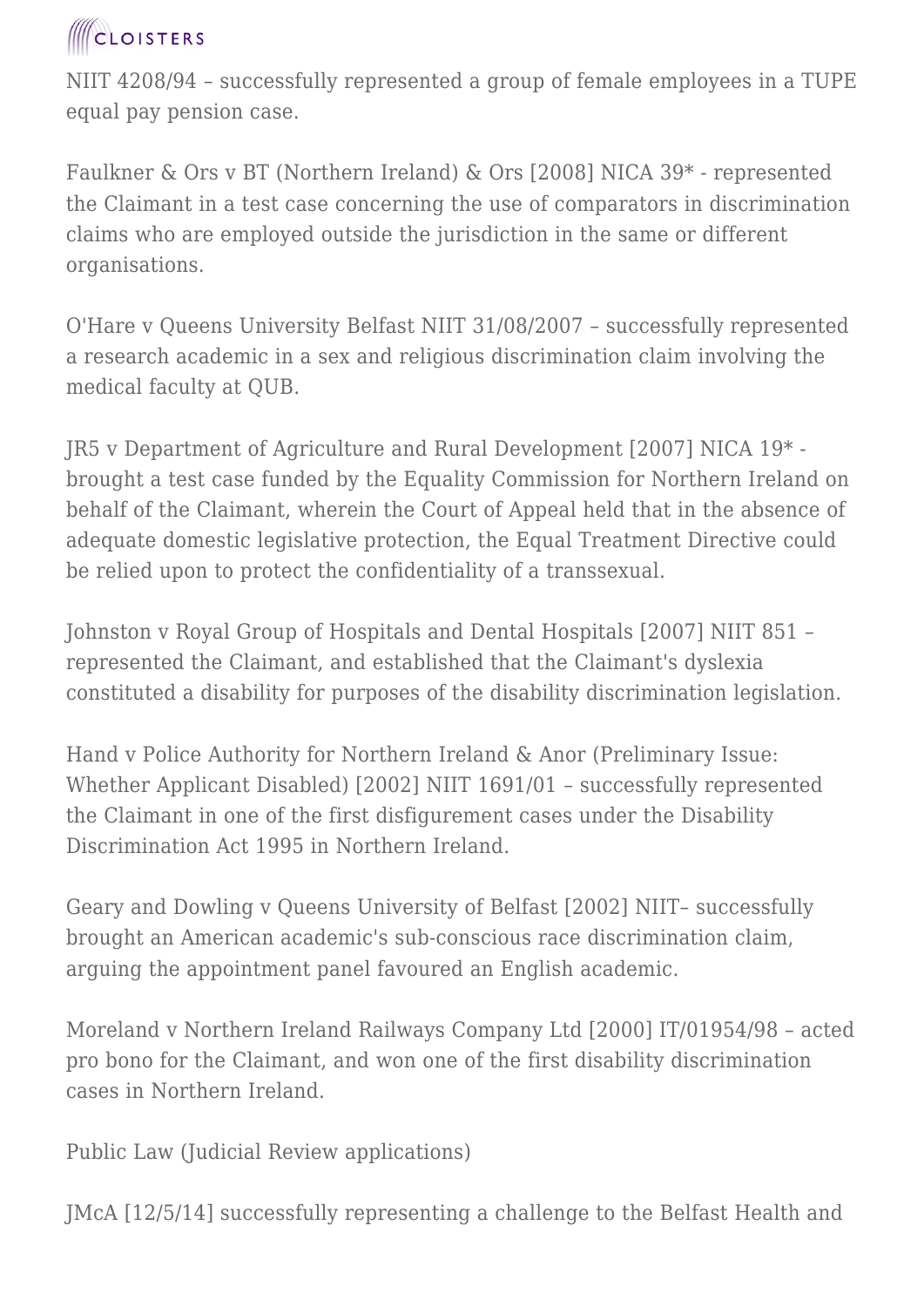## **ICLOISTERS**

Social Care Trust's use of guardianship under the Mental Health (NI) Order 1986 to restrict and control the right of the Appellant, a person with a disability, to leave his place of residence for incidental, social or other purposes. In a short decision, the Court of Appeal: (a) acknowledged the applicability of the recent Supreme Court decision P and other v Cheshire West and Chester Council [2014] UKSC 19; (b) clarified the boundaries of a guardian's power under the 1986 Order; and, (c)recognised that a gap exists in Northern Ireland legislation as a result of developments in ECHR jurisprudence, thereby recommending the implementation of legislation in Northern Ireland that is similar to deprivation of liberty (or DOLs) legislation in England and Wales, as contained in the Mental Capacity Act 2005.

JR47's application [2013] NIQB 7\* - represented the Applicant in a landmark case, which established an [implied] statutory duty to assess need pursuant to the Heath and Personal Social Services Order (NI) 1972.

JR50 [2011] NIQB 43 - successfully represented the Applicant, arguing misuse of guardianship under mental health legislation to restrict liberty.

JR45 [2011] NIQB 17 – represented the Applicant in a seminal case on the correct legal test for compulsory detention in Northern Ireland.

Re McClean [2011] NIQB 19 – acted for the Applicant, successfully establishing the Respondent's failure to properly apply the criteria governing the assessment and provision of services for the Applicant, an elderly patient.

X Re Judicial Review [2009] NIQB 2 – successfully represented the Applicant, and established a United Kingdom-wide precedent that a Mental Health Review Tribunal could not defer a patient's discharge where it had a mandatory duty to discharge him or her.

McC's application [2008] NIQB 103 - was the Counsel for the Intervenor (the Northern Ireland Human Rights Commission), making submissions regarding the ECHR Article 2 and Article 3 rights of a young suicidal psychiatric patient.

X Judicial Review [2008] NIQB 22 - challenged the adequacy of a Mental Health Review Tribunal decision upholding a detention; the Court determined that the Tribunal's reasoning could not withstand the heightened scrutiny applicable in